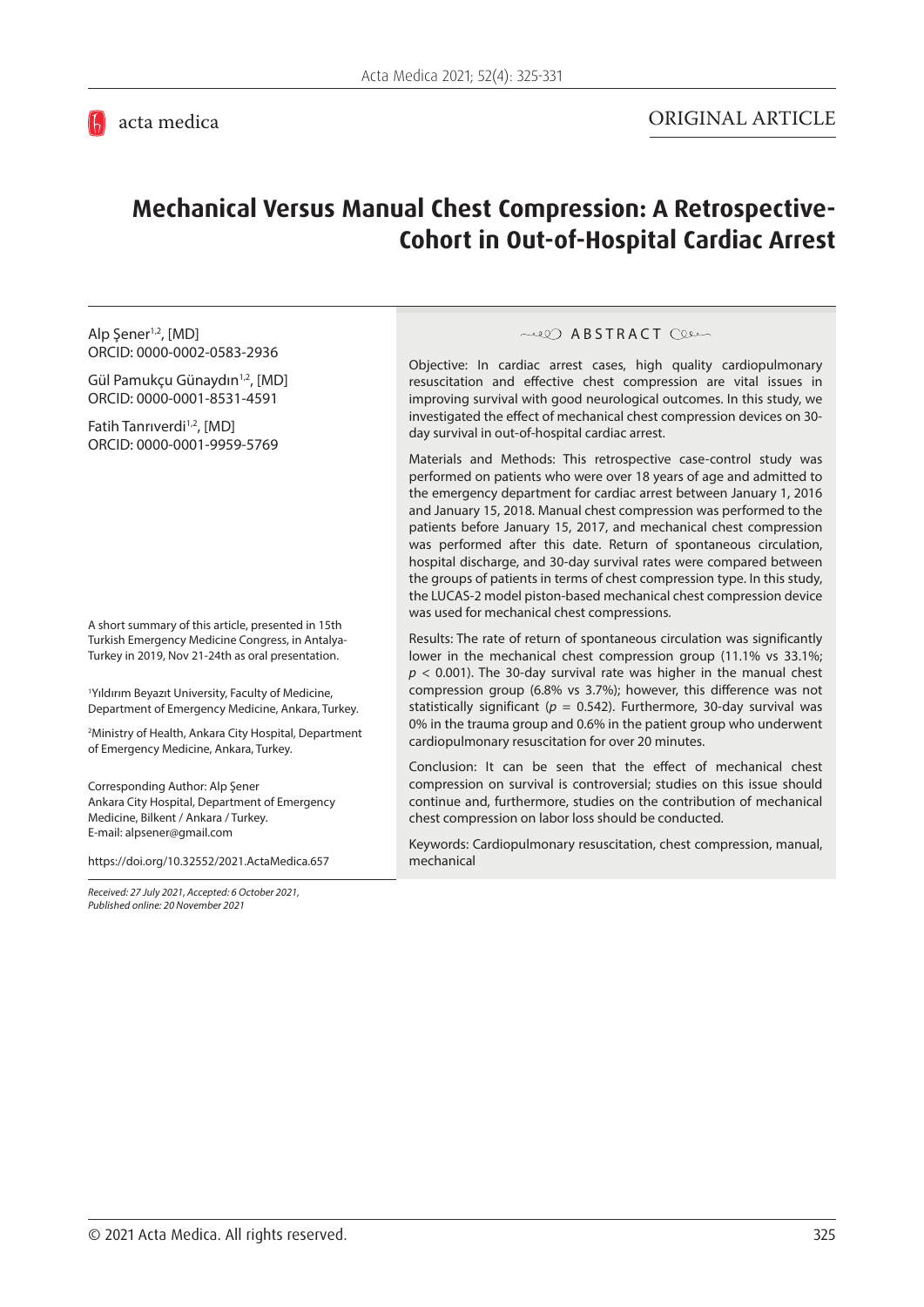### **INTRODUCTION**

Despite various studies and developments in cardiopulmonary resuscitation (CPR), out-ofhospital cardiac arrest (OHCA) still remains an important public health problem. Survival and hospital discharge rates have been reported between 5% and 20% in cardiac arrest [1-3]. The most important factor in improving survival is effective, high-quality, and on-time CPR [1]. However, chest compressions performed by health care providers often remain shallow, with long hands-off time; this also adversely affects the survival [4].

Chest compression devices are capable of continuous chest compression with appropriate rate and depth. Although there are many devices in the field, they are generally evaluated in two groups according to the mechanism they employ; load-distributing band or piston-based devices [5]. The Lund University Cardiac Assist System-2 (LUCAS-2), which is used on patients undergoing mechanical chest compression in this study, is able to perform chest compressions at a rate of 4 to 5 cm and 100 times per minute continuously and active decompression. We hypothesized that resuscitation success may improve with mechanical chest compression via LUCAS-2.

The mechanical chest compression device is actively used in all cardiac arrest patients in our clinic. We think that it especially prevents labor loss based on our personal experience; however, the debate about its effect on survival remains valid in the emergency department (ED) settings. Numerous studies have evaluated the efficacy of LUCAS-2 and similar devices [1,3,4,6-12]. There is no clear data on the effect of mechanical chest compression devices on 30-day survival in the literature. In this study, we compared LUCAS-2 with manual chest compression on ROSC, 30-day survival, and hospital discharge parameters in outof-hospital cardiac arrest cases based on a 1-year history of mechanical compression use.

### **MATERIALS and METHODS**

This study was performed retrospectively in the ED of an advanced training and research hospital between January 1, 2016 and January 15, 2018. Ethical approval for this study was obtained from the local ethics committee in June, 2018. Informed consent was not obtained from the patients due to retrospective design. The study was conducted in accordance with the principles of the World Medical Association (WMA) Declaration of Helsinki.

In this study, the data of OHCA cases who underwent CPR in the ED were analyzed retrospectively to compare the effectiveness of manual and mechanical chest compressions. Patients who had cardiac arrest outside the hospital and who were admitted to the ED with CPR were included in the study. Only the CPRs performed after the patient entered the emergency room were evaluated and analyzed. As of January 15, 2017, a mechanical chest compression device was included in the inventory of the ED where the study was conducted. As of this date, all cardiac arrest cases were managed with using this device. Before January 15, 2017, all patients underwent manual chest compression. Resuscitation by emergency medical system stuff (EMS) at the scene or during transport (out of hospital) was not included in the analysis. The patient's admission to the ED was accepted as minute-0, and data were collected and analyzed. Patients under 18 years of age were excluded. In addition, the patients were excluded from the study when the device could not be used due to a very small or a large body size.

In the study, chest compression in the mechanical CPR group was performed with the LUCAS ™ 2 Chest Compression System (LUCAS). LUCAS is a portable device designed to reduce problems encountered during manual chest compression and is capable of performing standard, continuous chest compression, which will collapse the chest by 4 to 5 cm and make at least 100 compressions per minute. In addition, this device provides an active decompression with a suction cap.

The primary outcomes of the study were 30-day survival, the return of spontaneous circulation (ROSC), and hospital discharge. ROSC expression was used for cases where the presence of the pulse was maintained for at least 5 minutes after the return. Initial rhythm was defined as the first arrest rhythm detected in emergency medicine. Data were collected from the hospital information management system and examination forms of patients during the 3-month study period.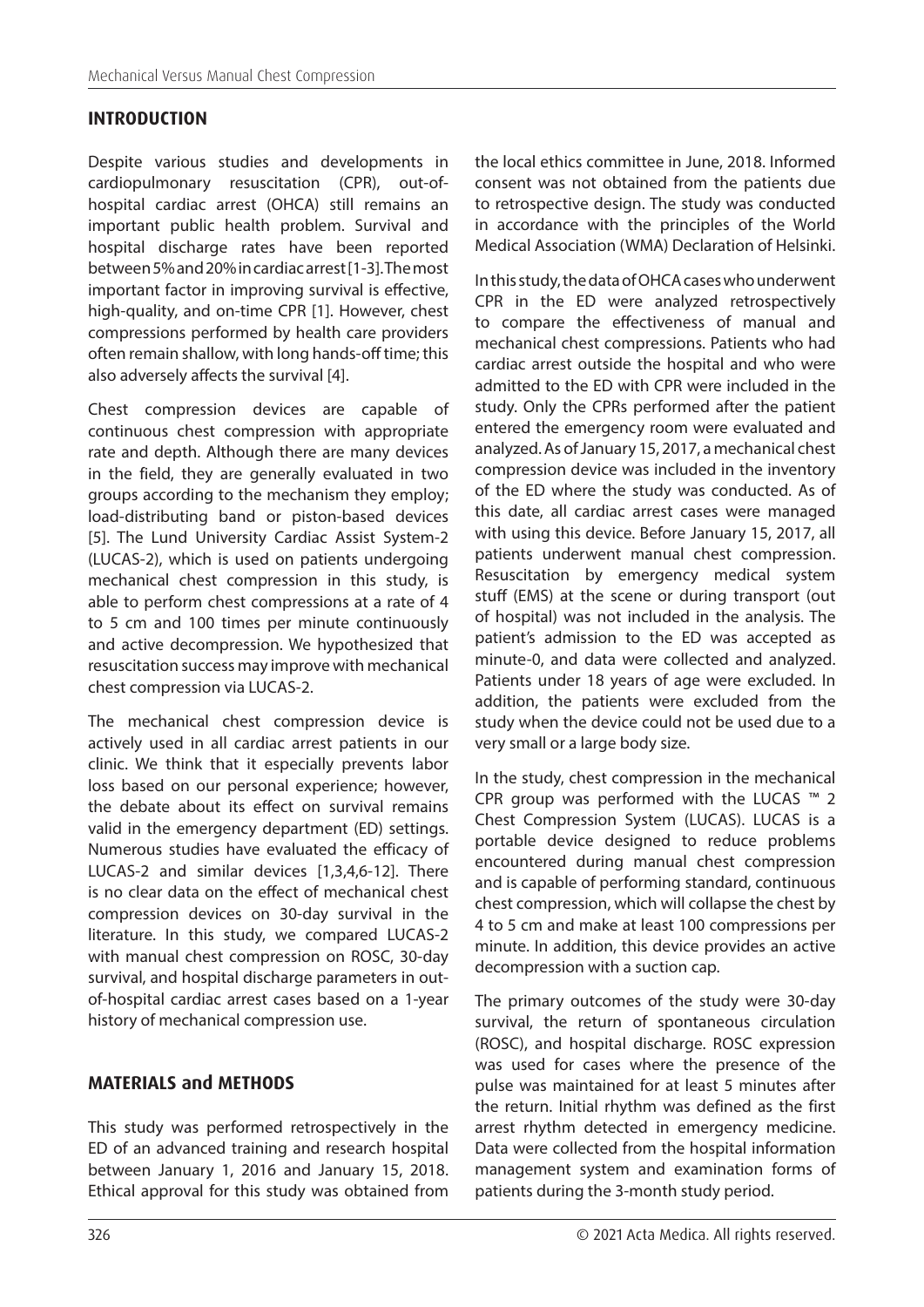#### **Statistical Analysis**

Data were analyzed with IBM SPSS for Windows 15.0 Package Program. ROSC, hospital discharge, and 30-day survival were compared between the groups of patients who underwent manual CPR and mechanical CPR. Frequency analyses of categorical variables were performed with Chi-Square tests. Normality analysis of continuous data was performed using the Shapiro-Wilk test. The Mann Whitney-U test was used to compare continuous and non-normally distributed data between two independent groups. The *p*<0.05 level was used for statistical significance.

### **RESULTS**

In this study, 214 patients over 18 years of age were included. Among these patients, 133 (62.1%) who underwent manual chest compression and 81 (37.9%) patients undergoing mechanical chest compression exhibited a homogenous distribution in terms of age and sex (Table 1). Among the comorbid diseases, only pulmonary thromboembolism was significantly higher in the mechanical compression group (3.7% and 0.0%) (Table 1). In terms of seasonal distribution, more cases were seen in the autumn season in the mechanical CPR group. There was no statistically significant difference between admission time (hour shift), traumatic arrest rates, initial rhythms, and CPR duration time (Table 1).

ROSC was significantly lower in the mechanical compression group (11.1% vs 33.1%; *p* < 0.001). All discharged patients had also 30-day survival. Therefore, discharge and 30-day survival were used in the similar meaning in this study. The rate of 30 day survival was higher in the manual compression group (6.8% vs 3.7%), but this difference was not statistically significant ( $p = 0.542$ ) (Table 2).

ROSC and 30-day survival rates were statistically similar between genders ( $p = 0.096$  and 0.235, respectively). 30-day survival rate was significantly higher in the group under 65 years of age  $(p =$ 0.021). ROSC was significantly lower in traumatic arrest cases ( $p = 0.004$ ), there were no surviving patients in this traumatic cardiac arrest group. Both ROSC and 30-day survival rates were significantly higher in the ventricular fibrillation and pulseless ventricular tachycardia (VF/pulseless VT) group compared to the asystole and pulseless electrical activity (Asystole / PEA) group (Table 3). Both the ROSC and the 30-day survival were significantly lower in the group with a CPR duration time of over 20 min compared to others (*p* < 0.001; Table 3).

### **DISCUSSION**

The American Heart Association (AHA) resuscitation guidelines focus on early recognition of cardiac arrest, early activation of the emergency medical services, early onset of CPR with effective chest compression, and rapid defibrillation to improve survival in patients with cardiac arrest [13-15]. In this way, providers should apply effective chest compression to each patient regardless of patient characteristics, provider ability, or accessible equipment status [14].

In this study, the effectiveness of manual and mechanical chest compression was compared in out-of-hospital cardiac arrest patients. The mechanical chest compression was not superior to the manual chest compression in terms of ROSC, 30-day survival, or hospital discharge. However, results revealed that better ROSC rates were obtained in the manual chest compression group (Table-2). It is noteworthy that in the trauma group and in the group with a CPR duration of more than 20 minutes, survival was close to zero. As expected, in the geriatric group and asystole/NEA group, the ROSC and survival rates were worse (Table-3).

In the literature, mixed results have been obtained in terms of mechanical chest compression devices. In 2018, Wang and Brooks published a review that included 11 randomized trials and 12,944 cases in total [16]. In particular, three large-scale studies conducted analyses on hospital discharge and survival in an OHCA group [7,8,17]. In Hallstrom et al., mechanical chest compression was reported to have a poor effect on survival [17]. Two subsequent studies state no difference in terms of survival to hospital discharge and good neurological outcomes. In addition, there was no evidence to show a difference in 30-day survival [7,8]. In the Perkins et al study mentioned, although there was no difference in terms of 30-day and 3-month survival, positive neurological outcome rates were lower in the mechanical chest compression group in the 3-month period [18]. Similar results were obtained in our study; however, our study did not include data relating to neurological outcomes.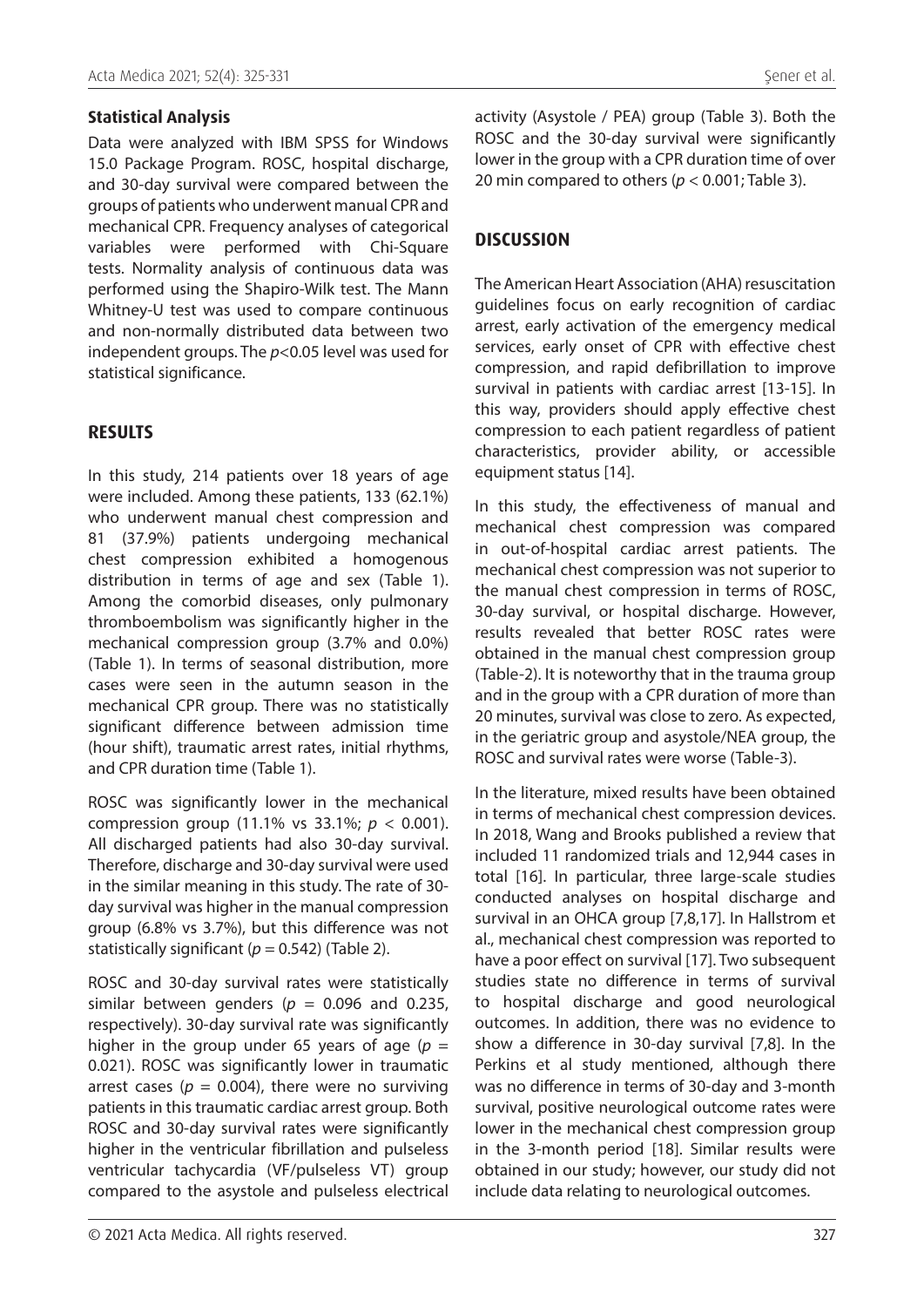|  | Table 1. Demographic features |  |
|--|-------------------------------|--|
|--|-------------------------------|--|

|                                      |                    | MANUAL VS MECHANICAL CPR- n (%) |                  |           |  |
|--------------------------------------|--------------------|---------------------------------|------------------|-----------|--|
|                                      |                    | Manuel                          | Mechanical       | P-value   |  |
|                                      |                    | 133 (%62.1)                     | 81 (%37.9)       |           |  |
| Age- median (min-max / IQR)          |                    | 65 (18-103 / 30)                | 66 (15-100 / 23) | $0.959*$  |  |
| Gender- n (%)                        | Female             | 42 (31.6)                       | 27(33.3)         | 0.790+    |  |
|                                      | Male               | 91 (68.4)                       | 54 (66.7)        |           |  |
|                                      | Young $(65)$       | 66 (49.6)                       | 38 (46.9)        | 0.929†    |  |
| Age (groups) - n (%)                 | Young-old (65-74)  | 22 (16.5)                       | 15(18.5)         |           |  |
|                                      | Middle-old (75-84) | 23(17.3)                        | 16(19.8)         |           |  |
|                                      | Oldest-old (≥85)   | 22(16.5)                        | 12(14.8)         |           |  |
| CAD- n (%)                           |                    | 20 (15.0)                       | 11(13.6)         | $0.769+$  |  |
| DM- n (%)                            |                    | 18(13.5)                        | 9(11.1)          | $0.605+$  |  |
| HT- n (%)                            |                    | 16(12.0)                        | 7(8.6)           | 0.438†    |  |
| CVD- n (%)                           |                    | 8(6.0)                          | 2(2.5)           | $0.233 +$ |  |
| COPD- n (%)                          |                    | 8(6.0)                          | 5(6.2)           | $0.963+$  |  |
| PTE- n (%)                           |                    | 0(0.0)                          | 3(3.7)           | $0.025+$  |  |
| Malignancy- n (%)                    |                    | 8(6.0)                          | 6(7.4)           | $0.690+$  |  |
| CKD- n (%)                           |                    | 4(3.0)                          | 2(2.5)           | 0.817+    |  |
|                                      | Spring             | 43 (32.3)                       | 23(28.4)         | $0.031+$  |  |
| Season- $n$ (%) $\ddagger$           | Summer             | 29 (21.8)                       | 15(18.5)         |           |  |
|                                      | Autumn             | 23(17.3)                        | 28 (34.6)        |           |  |
|                                      | Winter             | 38 (28.6)                       | 15(18.5)         |           |  |
|                                      | $08 - 16$          | 63 (47.4)                       | 35(43.2)         |           |  |
| Shift- n (%)                         | $16 - 24$          | 43 (32.3)                       | 28 (34.6)        | $0.838 +$ |  |
|                                      | 24-08              | 27(20.3)                        | 18 (22.2)        |           |  |
| Trauma- n (%)                        | Atraumatic         | 113 (85.0)                      | 72 (88.9)        | 0.416†    |  |
|                                      | Traumatic          | 20(15.0)                        | 9(11.1)          |           |  |
|                                      | Asystole           | 52 (39.1)                       | 32 (39.5)        |           |  |
| Rhythm- n (%)                        | PEA                | 63 (47.4)                       | 29 (35.8)        | 0.078+    |  |
|                                      | VF/pulseless VT    | 18(13.5)                        | 20(24.7)         |           |  |
| CPR duration- median (min-max / IQR) |                    | 45 (2-100 / 35)                 | 45 (2-100 / 20)  | $0.866*$  |  |
| CPR duration- n (%)                  | $\leq$ 20 dk       | 37(27.8)                        | 14(17.3)         | 0.079†    |  |
|                                      | $>$ 20 dk          | 96 (72.2)                       | 67 (82.7)        |           |  |

CPR: Cardiopulmonary resuscitation; IQR: Interquartile range; CAD: Coronary artery disease; DM: Diabetes mellitus; HT: Hypertension; CVD: Cerebrovascular disease; COPD: Chronic obstructive pulmonary disease; PTE: Pulmonary thromboembolism; CKD: Chronic kidney disease; PEA: Pulseless electrical activity; VF: Ventricular fibrillation; VT: Ventricular tachycardia

\*Mann Whitney-U test

†Pearson Chi-square test

‡Difference was originated from "Autumn" group in terms of season parameter.

High quality CPR is one of the most important factors during the transport of patients with cardiac arrest. Lyon et al suggested that there were much fewer interruptions in ambulances with mechanical compression devices compared to manual chest compression [19]. It has been suggested that mechanical devices would be useful during the transport of patients because of the safety of the providers and the potential poor quality of chest compression resulting from the movement of the ambulance [5,19]. On the other hand, it has been stated that the quality of CPR provided in the ED can be achieved under prehospital conditions [20,21]. There are also conditions, such as helicopter transport, where CPR is extremely difficult. In a simulation study, CPR criteria in helicopter environments were found to be more optimal with mechanical devices [4].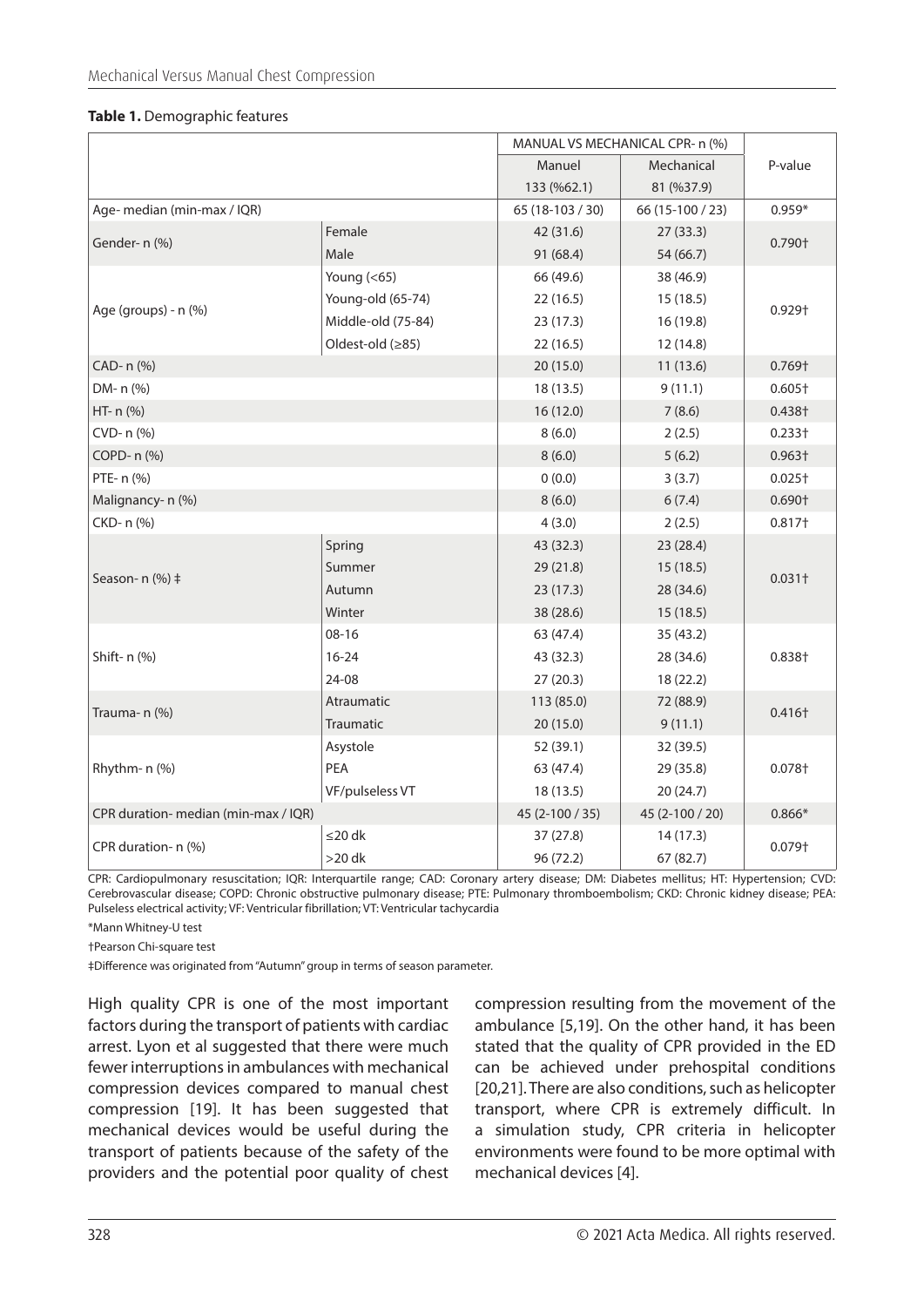#### **Table 2.** Main results in the CPR groups

|                  | MANUAL VS MECHANICAL CPR- n (%) |             |            |            |  |
|------------------|---------------------------------|-------------|------------|------------|--|
|                  |                                 | Manuel      | Mechanical | P-value    |  |
|                  |                                 | 133 (%62.1) | 81 (%37.9) |            |  |
| ROSC- n (%)      | No ROSC                         | 89 (66.9)   | 72 (88.9)  | $< 0.001*$ |  |
|                  | <b>ROSC</b>                     | 44 (33.1)   | 9(11.1)    |            |  |
| Discharge- n (%) | Mortal in hospital              | 124 (93.2)  | 78 (96.3)  | $0.542+$   |  |
|                  | Discharge                       | 9(6.8)      | 3(3.7)     |            |  |
| Results- n (%)   | No ROSC                         | 89 (66.9)   | 72 (88.9)  |            |  |
|                  | Mortality in 30 days            | 35(26.3)    | 6(7.4)     |            |  |
|                  | 30 days survival                | 9(6.8)      | 3(3.7)     |            |  |
|                  | Discharge                       | 9(6.8)      | 3(3.7)     |            |  |

CPR: Cardiopulmonary resuscitation; ROSC: Return of spontaneous circulation

\*Pearson Chi-square

†Fisher's Exact test

#### **Table 3.** Main results in subgroups

|                     |                  | <b>ROSC</b> |            | Discharge        |                        |
|---------------------|------------------|-------------|------------|------------------|------------------------|
|                     |                  | ROSC- n (%) | P-value    | Discharge- n (%) | P-value                |
| Gender              | Female           | 22(31.9)    | $0.096*$   | 2(2.9)           | $0.235*$               |
|                     | Male             | 31(21.4)    |            | 10(6.9)          |                        |
| Age (groups)        | Young $(65)$     | 24(23.1)    | $0.578*$   | 11(10.6)         | $0.002*$               |
|                     | Old $(≥65)$      | 29(26.4)    |            | 1(0.9)           |                        |
| Shift               | $08-16$          | 27(27.6)    | $0.686*$   | 5(5.1)           | 0.399†                 |
|                     | $16 - 24$        | 16(22.5)    |            | 6(8.5)           |                        |
|                     | 24-08            | 10(22.2)    |            | 1(2.2)           |                        |
| <b>Trauma</b>       | Atraumatic       | 52(28.1)    | $0.004*$   | 12(6.5)          | 0.377 <sup>†</sup>     |
|                     | <b>Traumatic</b> | 1(3.4)      |            | 0(0)             |                        |
| Rhythm              | Asystole/PEA     | 36(20.5)    | $0.002*$   | 6(3.4)           | $0.003*$               |
|                     | VF/pulseless VT  | 17 (44.7)   |            | 6(15.8)          |                        |
| <b>CPR</b> duration | $\leq$ 20 dk     | 45 (88.2)   | $< 0.001*$ | 11(21.6)         | $< 0.001$ <sup>+</sup> |
|                     | $>20$ dk         | 8(4.9)      |            | 1(0.6)           |                        |

ROSC: Return of spontaneous circulation; CPR: Cardiopulmonary resuscitation; PEA: Pulseless electrical activity; VF: Ventricular fibrillation; VT: Ventricular tachycardia

\*Pearson Chi-square test

†Fisher's Exact test

The frequency of cardiac arrest cases in the emergency room, the extremely valuable time, and the long duration of resuscitations highlight the use of mechanical devices. However, when the situation is evaluated in emergency room conditions, evidence on the effect of mechanical chest compression devices on survival is controversial. In the study of Hayashida et al, it was revealed that mechanical chest compression devices adversely affected ROSC and survival rates [22]. On the other hand, Hock Ong et al stated that the use of loaddistributing band mechanical compression device was associated with better ROSC rates [23].

In our study, ROSC rate was found to be statistically significantly higher in the manual compression group compared to mechanical compression. However, although the 30-day survival and discharge rates were higher in the manual compression group, this difference was not statistically significant. In this study, patients with out-of-hospital cardiac arrest who admitted to the ED when performing CPR were included. The LUCAS-2 device was placed on these patients immediately, and the CPR was continued. In the manual compression group, CPR was continued with a minimum interval by changing hands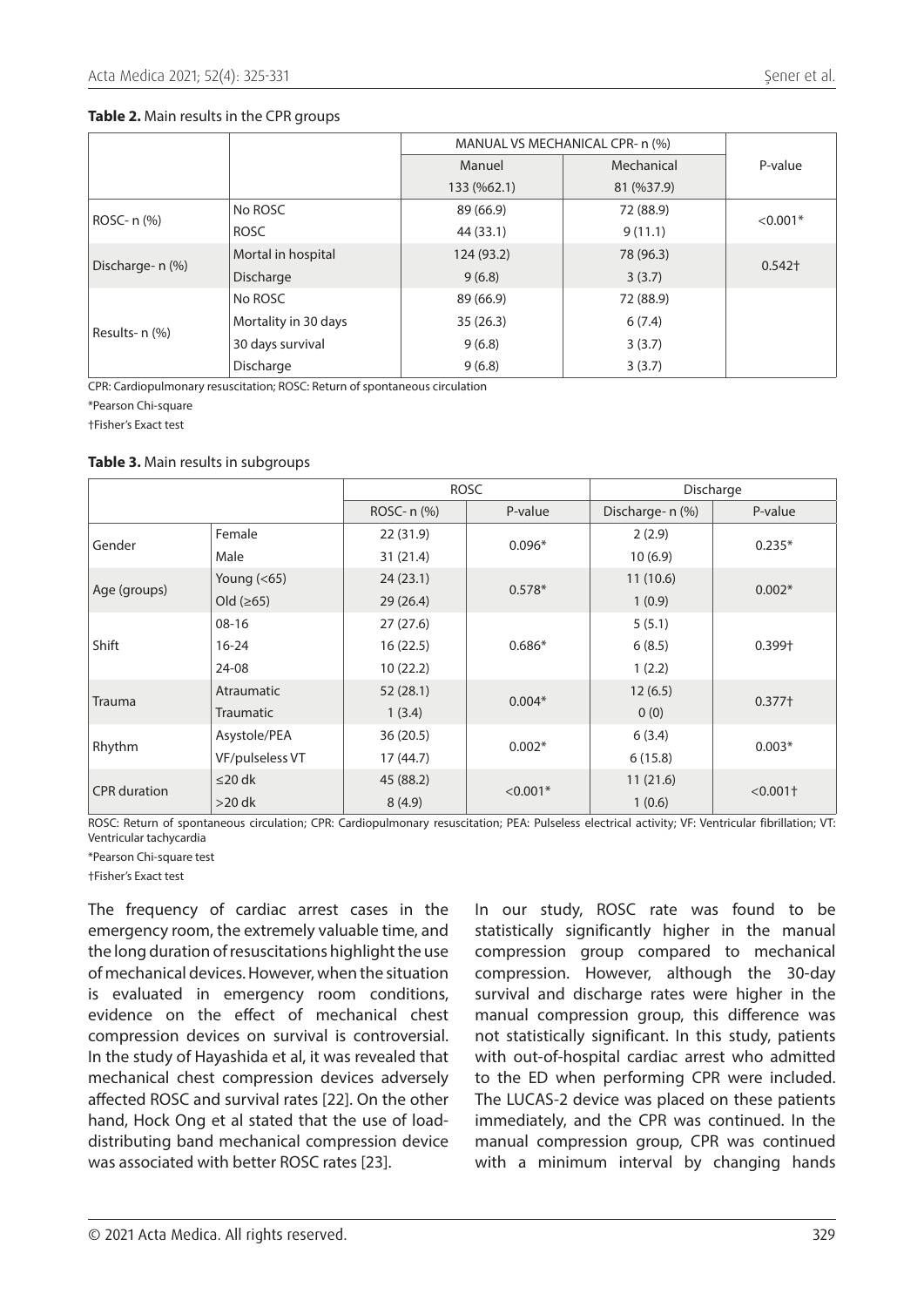immediately. The interrupted time during this change may have negatively affected the results in the mechanical compression group.

Survival rates obtained in this study were low compared to similar studies, especially in the mechanical compression group [11,15,17,18]. Study data did not include prehospital arrest periods for cases. Therefore, the analysis of these prehospital data could not be conducted. Prolonged transfer times may lead to poor survival rates. In this sense, we should state that the prehospital factors in the study could not be standardized. Manual and mechanical compression groups are similar in terms of CPR duration times in the ED. In support of this data, CPR providers' tendency to prolong resuscitation in these two methods can be considered similar in ED settings.

The study being single-centered study, its retrospective design, and the lower number of cases compared to similar studies in the literature are important limitations. CPRs performed at the scene and/or in the ambulance during transfer and the duration time of these outside CPRs were not evaluated. Thus, the prehospital factors in the study could not be standardized. This issue represents an important limitation. In addition, this study did not include data on patients' neurological outcomes.

In summary, no superiority of mechanical chest compression over manual compression was determined in terms of ROSC and survival, and it would not be appropriate to make an unequivocal judgement on the use of this device. However, considering labor loss, we believe that the use of these devices in the ED is rational. There is no clear evidence in the literature regarding this labor gain. Although it is outside the scope of this article, it is believed that these devices are needed in environments such as ambulances and helicopters due to the centrifugal forces that occur in such environments. The discussion of the use of these devices during procedures such as percutaneous coronary intervention is beyond the scope of this article. It is obvious that studies on mechanical chest compression devices will continue; we think that studies on labor loss and economic parameters may help develop a different perspective.

## **CONFLICTS of INTEREST**

The authors declare no conflict of interest.

#### REFERENCES

- [1] Brodal Syversen K, Souvannasacd E, Renger R. Validating the LUCAS® mechanical chest compression fit specifications. Am J Emerg Med. 2019;37(2):371-3. doi: [10.1016/j.ajem.2018.06.069.](https://doi.org/10.1016/j.ajem.2018.06.069)
- [2] Sarıaydın T, Çorbacıoğlu ŞK, Çevik Y, et al. Effect of initial lactate level on short-term survival in patients with out-ofhospital cardiac arrest. Turk J Emerg Med. 2017;17(4):123- 7. doi: [10.1016/j.tjem.2017.05.003.](https://doi.org/10.1016/j.tjem.2017.05.003) eCollection 2017 Dec.
- [3] Bonnes JL, Brouwer MA, Navarese EP, et al. Manual Cardiopulmonary Resuscitation Versus CPR Including a Mechanical Chest Compression Device in Out-of-Hospital Cardiac Arrest: A Comprehensive Meta-Analysis from Randomized and Observational Studies. Ann Emerg Med. 2016;67(3):349-60. doi: [10.1016/j.](https://doi.org/10.1016/j.annemergmed.2015.09.023) [annemergmed.2015.09.023.](https://doi.org/10.1016/j.annemergmed.2015.09.023)
- [4] Putzer G, Braun P, Zimmermann A, et al. LUCAS compared to manual cardiopulmonary resuscitation is more effective during helicopter rescue-a prospective, randomized, crossover manikin study. Am J Emerg Med. 2013;31(2):384-9. doi: [10.1016/j.ajem.2012.07.018.](https://doi.org/10.1016/j.ajem.2012.07.018)
- [5] Poole K, Couper K, Smyth MA, et al. Mechanical CPR: Who? When? How? Crit Care. 2018;22(1):140. doi: [10.1186/](https://doi.org/10.1186/s13054-018-2059-0) [s13054-018-2059-0.](https://doi.org/10.1186/s13054-018-2059-0)
- [6] Gyory RA, Buchle SE, Rodgers D, et al. The Efficacy of LUCAS in Prehospital Cardiac Arrest Scenarios: A Crossover Mannequin Study. West J Emerg Med. 2017;18(3):437-45. doi: [10.5811/westjem.2017.1.32575](https://doi.org/10.5811/westjem.2017.1.32575).
- [7] Rubertsson S, Lindgren E, Smekal D, et al. Mechanical chest compressions and simultaneous defibrillation vs conventional cardiopulmonary resuscitation in out-ofhospital cardiac arrest: the LINC randomized trial. JAMA. 2014;311(1):53-61. doi: [10.1001/jama.2013.282538.](https://doi.org/10.1001/jama.2013.282538)
- [8] Wik L, Olsen JA, Persse D, et al. Manual vs. integrated automatic load-distributing band CPR with equal survival after out of hospital cardiac arrest. The randomized CIRC trial. Resuscitation. 2014;85(6):741-8. doi: [10.1016/j.](https://doi.org/10.1016/j.resuscitation.2014.03.005) [resuscitation.2014.03.005](https://doi.org/10.1016/j.resuscitation.2014.03.005).
- [9] Brooks SC, Bigham BL, Moririson LJ. Mechanical versus manual chest compressions for cardiac arrest. Cochrane Database Syst Rev. 2011;1:CD007260. doi: [10.1002/14651858.CD007260.pub2](https://doi.org/10.1002/14651858.CD007260.pub2).
- [10] Brooks SC, Hassan N, Bighm BL, et al. Mechanical versus manual chest compressions for cardiac arrest. Cochrane Database Syst Rev. 2014;2:CD007260. doi: [10.1002/14651858.CD007260.pub3](https://doi.org/10.1002/14651858.CD007260.pub3).